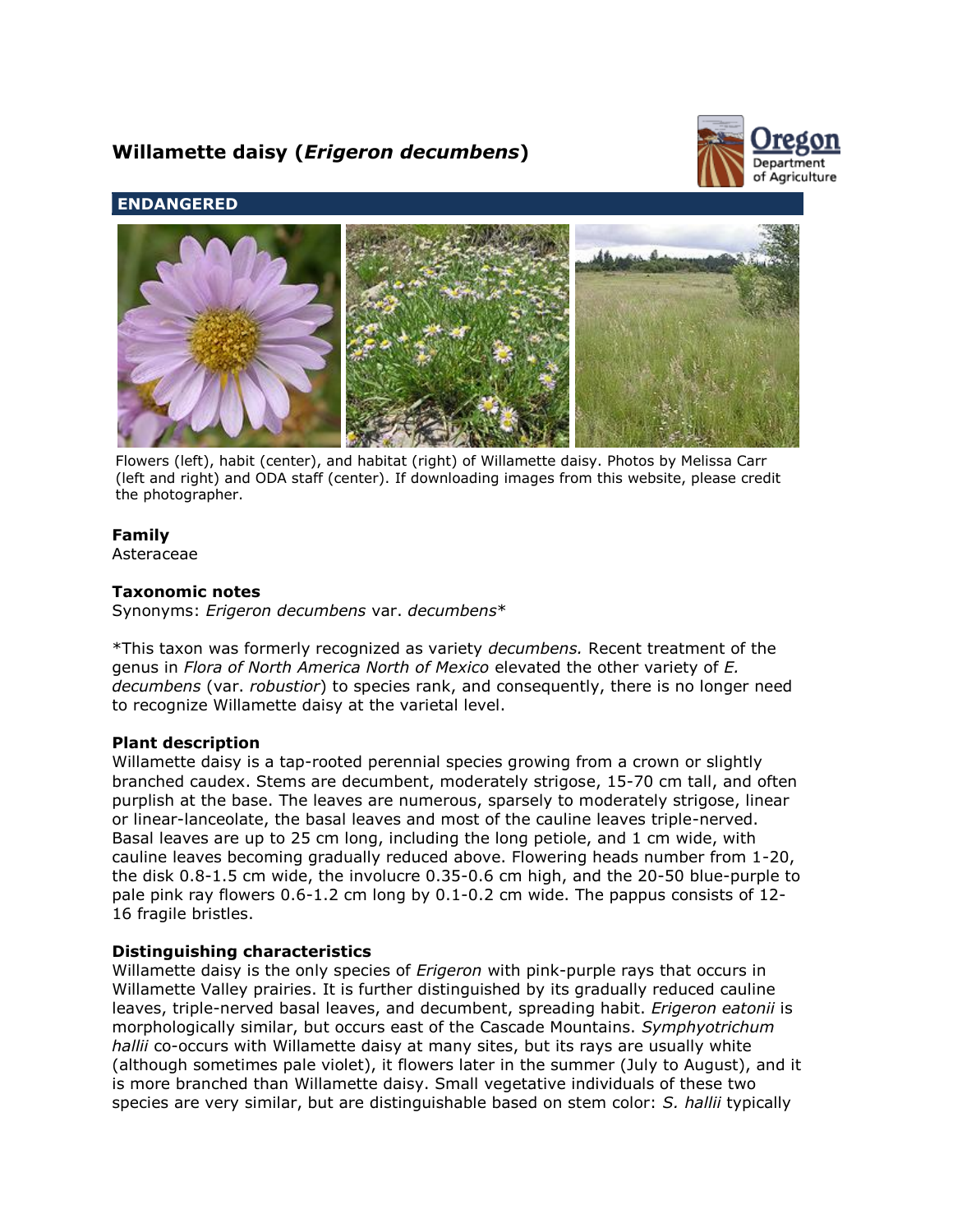has reddish stems, while Willamette daisy has green stems.

## **When to survey**

Surveys for this species should be conducted when the plants are flowering, from June through early July.

## **Habitat**

Willamette daisy inhabits both seasonally flooded bottomland prairies and well-drained upland prairies at elevations ranging from 70-290 m (240-950 ft).

Commonly associated species include *Achillea millefolium, Allium amplectens, Anthoxanthum odoratum, Brodiaea hyacinthina, Bromus carinatus, B. japonicus, Carex* spp*., Camassia leichtlinii, Crataegus douglasii, Danthonia californica, Deschampsia caespitosa, Elymus glaucus, Eriophyllum lanatum, Festuca arundinacea, F. roemeri, Fragaria virginiana, Fraxinus latifolia, Grindelia integrifolia, Holcus lanatus, Juncus* spp*., Lomatium bradshawii, Panicum occidentale, Poa nevadensis, Potentilla gracilis, Prunella vulgaris, Quercus garryana, Ranunculus occidentalis, Rosa* spp*., Saxifraga integrifolia, Sericocarpus rigidus, Sidalcea campestris, Spiraea douglasii,* and *Symphyotrichum hallii.*

## **Range**

Willamette daisy is known only from the Willamette Valley in northwestern Oregon. Though once found throughout the valley, the species is now restricted to scattered habitat remnants. Historic populations in Clackamas, Washington, and Yamhill Counties have not been relocated, and the species may no longer occur in these counties. The majority of extant populations are located on private lands vulnerable to development.

## **Oregon counties**

Benton, Clackamas, Lane, Linn, Marion, Polk, Washington, Yamhill

## **Federal status**

Endangered

## **Threats**

Habitat loss due to urban and agricultural development is the primary threat to this species. Successional encroachment by trees and shrubs, competition from invasive weeds, and possible inbreeding depression due to small population sizes also pose serious threats to Willamette daisy. Road construction and maintenance and grazing pose additional risks.

# **Conservation planning**

A [Critical Habitat Designation](http://www.fws.gov/oregonfwo/Species/PrairieSpecies/Documents/FR2006Oct31WVCHFinal.pdf) (pdf document, 2.60 MB) for Willamette Daisy was issued by the U.S. Fish and Wildlife Service in 2006.

A U.S. Fish and Wildlife Service Recovery Plan for prairie species of western Oregon and [southwestern Washington](http://ecos.fws.gov/docs/recovery_plan/100629.pdf) (pdf document, 9.63 MB) was released in 2010 and addresses conservation needs of Willamette daisy.

## **Did you know?**

From 1840 (when Willamette daisy was first described) to 1934, this species was collected from throughout the Willamette Valley. However, it was not observed for decades after this period and was thought to be extinct until its rediscovery in 1980 at two locations in Lane and Benton counties.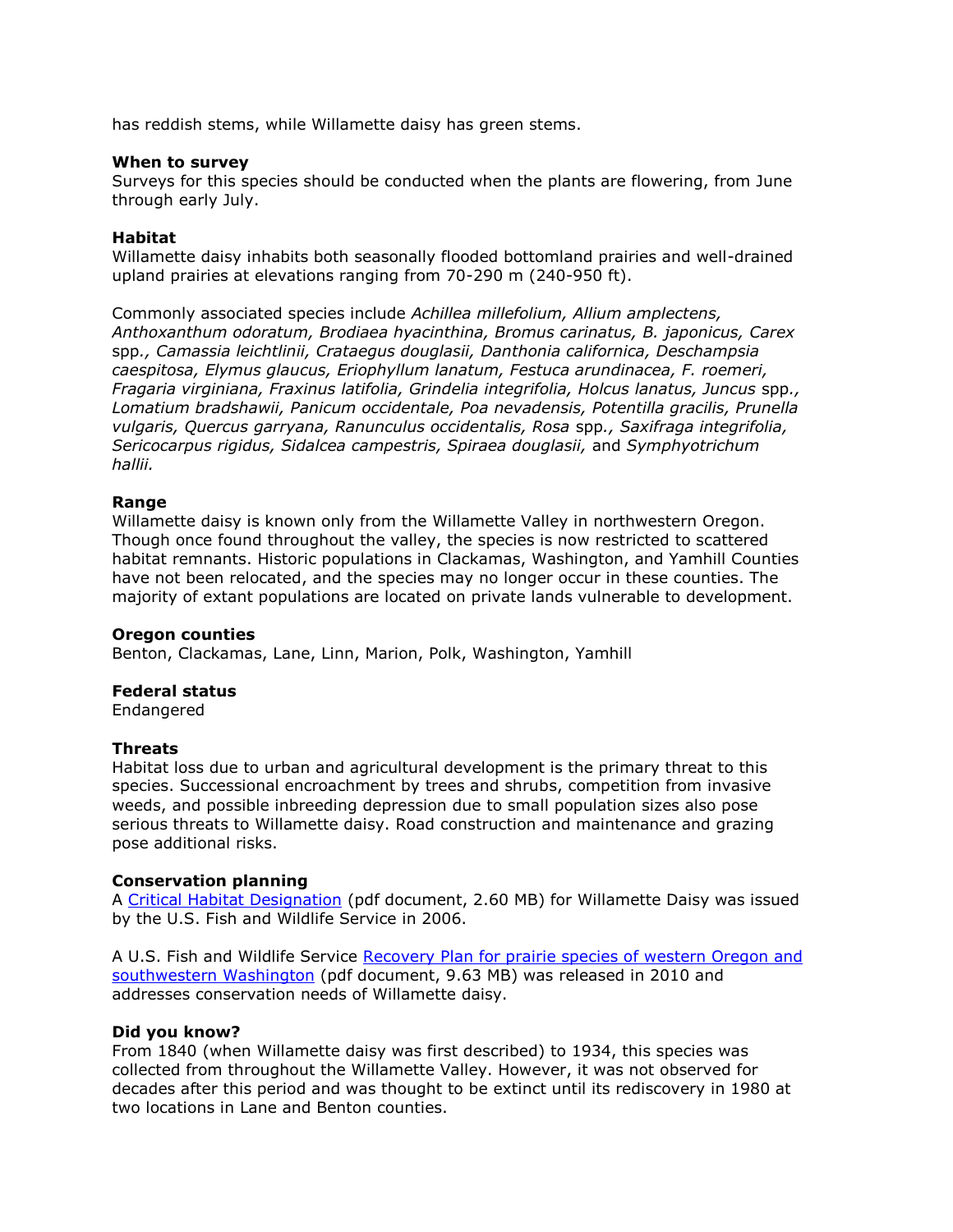# **Current/Recent ODA projects**

Developing population density estimates for nine rare Willamette Valley prairie species

#### **References**

Clark, D. L., K. K. Finley, and C. A. Ingersoll. 1993. Status report for *Erigeron decumbens* var. *decumbens*. Unpublished report prepared for the Conservation Biology Program, Oregon Department of Agriculture, Salem, Oregon.

Cronquist, A. 1947. Revision of the North American species of Erigeron, north of Mexico. Brittonia 6:173-174.

Currin, R., M. Carr, and R. Meinke. 2008. Developing population density estimates for nine rare Willamette Valley prairie species. Report prepared for U.S. Fish and Wildlife Service, Region 1, Portland, Oregon. Oregon Department of Agriculture, Salem, Oregon.

Meinke, R.J. 1982. Threatened and endangered vascular plants of Oregon: An illustrated guide. Unpublished report for the U.S. Fish and Wildlife Service, Region 1, Portland, Oregon. Oregon Department of Agriculture, Salem, Oregon.

Nesom, G. L. 2006. *Erigeron*. In: Flora of North America Editorial Committee, eds. 1993+. Flora of North America North of Mexico. 16+ vols. New York and Oxford. Vol. 20, pp. 256-348. Available at

[http://www.efloras.org/florataxon.aspx?flora\\_id=1&taxon\\_id=112000.](http://www.efloras.org/florataxon.aspx?flora_id=1&taxon_id=112000) Accessed September 20, 2010.

OFP (Oregon Flora Project). 2010. Oregon Plant Atlas. [http://www.oregonflora.org/atlas.php.](http://www.oregonflora.org/atlas.php) Accessed September 20, 2010.

ORBIC (Oregon Biodiversity Information Center). 2010a. Rare, threatened and endangered species of Oregon. Institute for Natural Resources, Portland State University, Portland, Oregon. 105 pp. Available at <http://orbic.pdx.edu/documents/2010-rte-book.pdf> (pdf document, 971 kB). Accessed December 13, 2010.

ORBIC (Oregon Biodiversity Information Center). 2010b. ORBIC element occurrence database. Portland, Oregon.

USFWS (U.S. Fish and Wildlife Service). 2000. Endangered Status for *Erigeron decumbens* var. *decumbens* (Willamette daisy) and Fender's blue butterfly (*Icaricia icarioides fenderi*) and Threatened Status for *Lupinus sulphureus* ssp. *kincaidii* (Kincaid's lupine). Federal Register 65:3875-3890. Available at [http://ecos.fws.gov/docs/federal\\_register/fr3502.pdf](http://ecos.fws.gov/docs/federal_register/fr3502.pdf) (pdf document, 192 kB). Accessed September 19, 2010.

USFWS (U.S. Fish and Wildlife Service). 2006. Designation of critical habitat of the Fender's blue butterfly (*Icaricia icarioides fenderi*), *Lupinus sulphureus* ssp. *kincaidii* (Kincaid's lupine), *and Erigeron decumbens* var. *decumbens* (Willamette daisy); Final Rule. Federal Register 71:63861-63910. Available at [http://www.fws.gov/oregonfwo/Species/PrairieSpecies/Documents/FR2006Oct31WVCH](http://www.fws.gov/oregonfwo/Species/PrairieSpecies/Documents/FR2006Oct31WVCHFinal.pdf)

[Final.pdf](http://www.fws.gov/oregonfwo/Species/PrairieSpecies/Documents/FR2006Oct31WVCHFinal.pdf) (pdf document, 2.60 MB). Accessed September 19, 2010.